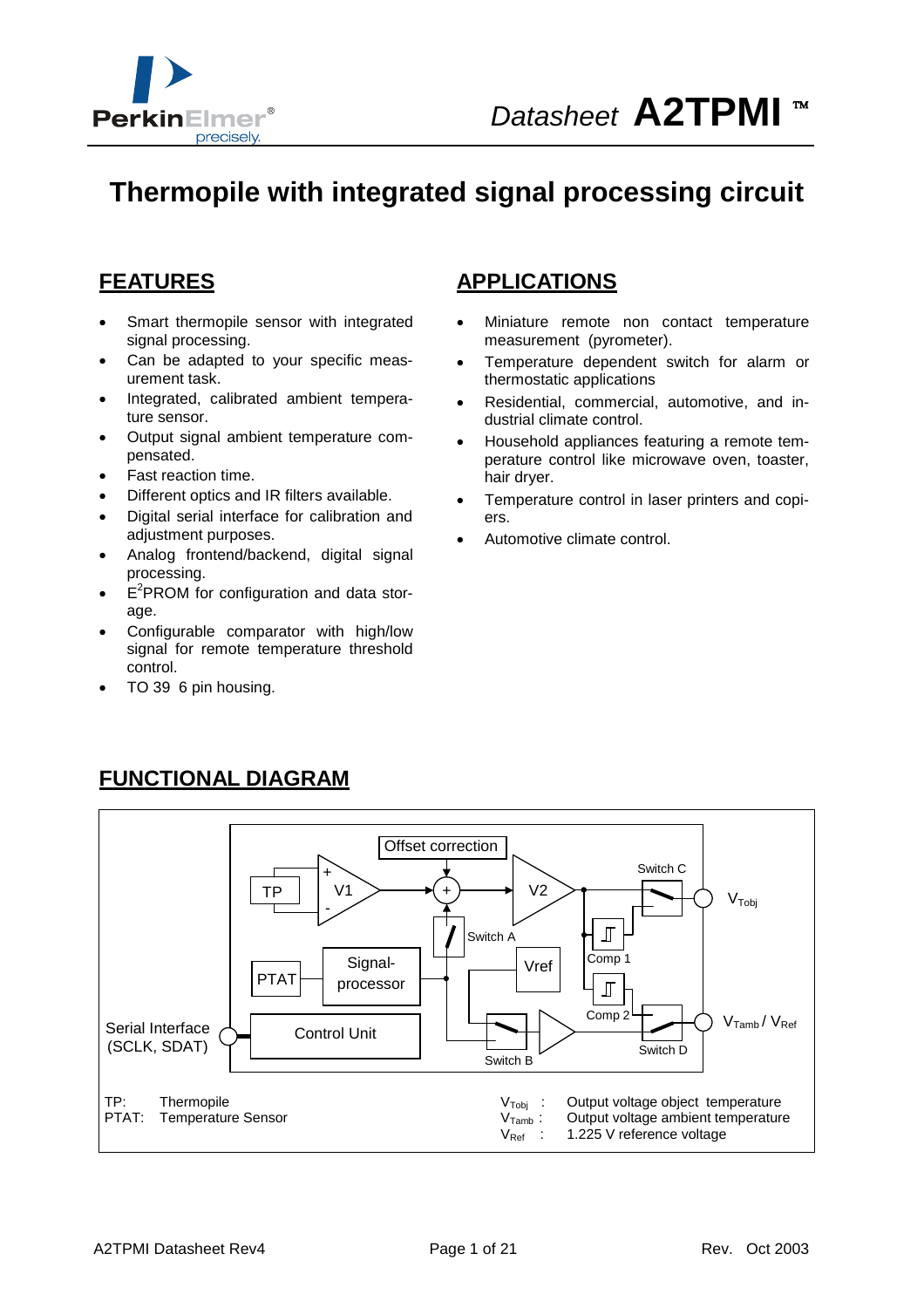

### **DESCRIPTION**

The PerkinElmer A2TPMI is a versatile infrared thermopile sensor with an integrated configurable ASIC for signal processing and ambient temperature compensation. This integrated infrared module senses the thermal radiation emitted by objects and converts this to a analog voltage.

The A2TPMI can be delivered fully factory calibrated and adapted to the customer specification, as well as customer programmable via the serial interface. In the pre-calibrated version, only three pins are necessary for operation: object output voltage, 5V supply voltage, and ground.

As described in this specification, the temperature accuracy of the fully adjustable integrated circuit outperforms that of the previous PerkinElmer thermopile modules with discrete components on pcb, because the A2TPMI features an offset correction of the amplifier and a factory calibrated ambient temperature sensor. This makes the A2TPMI a versatile, compact and high precision device.

Due to the internal digital signal processing and 8 bit resolution of the internal control registers the A2TPMI has improved accuracy for adjustment and improved performance.  $E^2$ PROM technology allows unlimited changing of the configuration.

For amplification of the highly sensitive thermopile signal in the micro- to millivolt range, a high resolution programmable low noise chopper amplifier is provided. An adjustable high precision ambient temperature sensor followed by a signal processor, offers an accurate compensation signal with polynomial characteristics that perfectly matches to that of the thermopiles output. Adding of these signals results in an ambient independent object temperature signal over a large temperature range, which still can be adapted / scaled to customer needs due to flexible offset and postgain adjustment facilities of the device.

The two configurable comparators of the A2TPMI, that can alternatively be used, enhance the functionality. This allows to employ the A2TPMI as an temperature dependent switch for alarm purposes. Threshold temperatures and the hysteresis is free programmable for both comparators.

Due to integration of sensor and electronic in a compact TO 39 housing, the A2TPMI is robust and insensitive to environmental influences like pcb contamination (leakage currents), humidity and electromagnetic interference.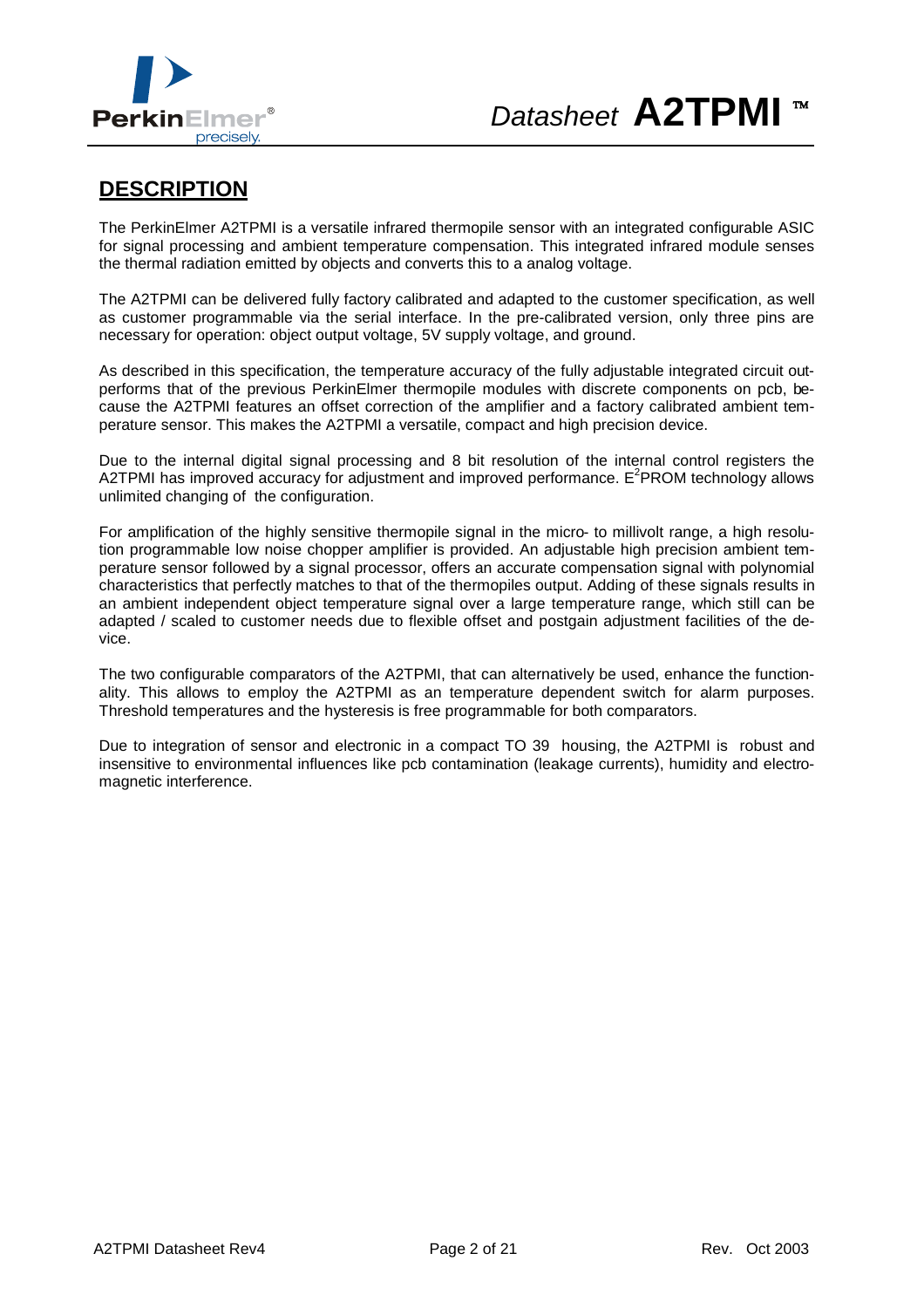

# **TPMI Ordering Information**

| Part code:                        |                                                                                                     | sn | <b>TPMI</b> | n3c | XXX | Gxx | Oxx | nnn | Pnx | <b>MxGxx</b> | <b>XXXX</b> |
|-----------------------------------|-----------------------------------------------------------------------------------------------------|----|-------------|-----|-----|-----|-----|-----|-----|--------------|-------------|
|                                   |                                                                                                     |    |             |     |     |     |     |     |     |              |             |
| <u>Series (sn)</u>                |                                                                                                     |    |             |     |     |     |     |     |     |              |             |
| A2                                | analog ASIC - version 1                                                                             |    |             |     |     |     |     |     |     |              |             |
| <u>TPMI</u>                       |                                                                                                     |    |             |     |     |     |     |     |     |              |             |
| - TO 39 housing                   |                                                                                                     |    |             |     |     |     |     |     |     |              |             |
|                                   | - 5 isolated pins, 1 ground pin to housing                                                          |    |             |     |     |     |     |     |     |              |             |
|                                   | - internal ASIC for signal conditioning                                                             |    |             |     |     |     |     |     |     |              |             |
| Sensor chip and cap (n3c)         |                                                                                                     |    |             |     |     |     |     |     |     |              |             |
| chip:                             |                                                                                                     |    |             |     |     |     |     |     |     |              |             |
| $n = 3$                           | $0.7 \times 0.7$ mm <sup>2</sup> absorber (standard)                                                |    |             |     |     |     |     |     |     |              |             |
| digit "3":                        | temperature reference included (standard for TPMI)                                                  |    |             |     |     |     |     |     |     |              |             |
| cap:                              |                                                                                                     |    |             |     |     |     |     |     |     |              |             |
| $c = 4$                           | standard cap, window diameter 2.5 mm <sup>2</sup> , fov = $60^{\circ}$                              |    |             |     |     |     |     |     |     |              |             |
| c = 6                             | / lens cap of various lengths<br>high cap, additional internal optics, e.g. internal reflector (IR) |    |             |     |     |     |     |     |     |              |             |
| $c = 7$                           | square hole 3.5 x 3.5 mm <sup>2</sup> , low cap, large fov = $100^{\circ}$                          |    |             |     |     |     |     |     |     |              |             |
|                                   |                                                                                                     |    |             |     |     |     |     |     |     |              |             |
| <b>Sensor optics (xxx)</b>        |                                                                                                     |    |             |     |     |     |     |     |     |              |             |
| blank<br>L-x.y                    | standard filter with 5.5 um cut-on wavelength<br>silicon lens with x.y mm focal length              |    |             |     |     |     |     |     |     |              |             |
| IRA                               | internal reflector (mirror)                                                                         |    |             |     |     |     |     |     |     |              |             |
| A                                 | internal aperture                                                                                   |    |             |     |     |     |     |     |     |              |             |
|                                   | Infrared filter on sensor (Gxx)                                                                     |    |             |     |     |     |     |     |     |              |             |
| blank                             | standard filter with 5.5 um cut-on wavelength                                                       |    |             |     |     |     |     |     |     |              |             |
| G9                                | pyrometry filter, 814 um bandpass                                                                   |    |             |     |     |     |     |     |     |              |             |
| Gxx                               | PerkinElmer specified broadband or (narrow) bandpass filter                                         |    |             |     |     |     |     |     |     |              |             |
| <b>Output configuration (Oxx)</b> |                                                                                                     |    |             |     |     |     |     |     |     |              |             |
| Pin $V_{\text{Tobj}}$             |                                                                                                     |    |             |     |     |     |     |     |     |              |             |
| Α                                 | ambient temperature compensated output voltage representing object temperature                      |    |             |     |     |     |     |     |     |              |             |
| В<br>С                            | not compensated output voltage<br>comparator 1 enabled                                              |    |             |     |     |     |     |     |     |              |             |
|                                   |                                                                                                     |    |             |     |     |     |     |     |     |              |             |
| Pin $V_{Tamb}$                    |                                                                                                     |    |             |     |     |     |     |     |     |              |             |
| A                                 | output voltage representing ambient (sensor) temperature                                            |    |             |     |     |     |     |     |     |              |             |
| ٧<br>С                            | $V_{ref} = 1.225 V$<br>comparator 2 enabled                                                         |    |             |     |     |     |     |     |     |              |             |
|                                   |                                                                                                     |    |             |     |     |     |     |     |     |              |             |
|                                   | Temperature sensing range (n)                                                                       |    |             |     |     |     |     |     |     |              |             |
| nnn                               | -20  nnn°C (remark: for object T range < 100°C the min. T-range may be >20°C)                       |    |             |     |     |     |     |     |     |              |             |
|                                   | Option: Printed circuit board (pcb)                                                                 |    |             |     |     |     |     |     |     |              |             |
| P1                                | standard pcb 17 x 33 mm <sup>2</sup>                                                                |    |             |     |     |     |     |     |     |              |             |
| P3                                | mini pcb 17 x 20 mm <sup>2</sup>                                                                    |    |             |     |     |     |     |     |     |              |             |
| L1 or L2                          | electrical low pass filter on pcb ( $L1 = 1$ st order with RC; $L2 = 2$ nd order with OpAmp)        |    |             |     |     |     |     |     |     |              |             |
|                                   | Option: External optics and filter                                                                  |    |             |     |     |     |     |     |     |              |             |
| ML / MR / MF                      | mirror left / right / front looking                                                                 |    |             |     |     |     |     |     |     |              |             |
| G                                 | standard filter glued to mirror                                                                     |    |             |     |     |     |     |     |     |              |             |
| G12                               | G12 (uncoated silicon) filter glued to mirror                                                       |    |             |     |     |     |     |     |     |              |             |
| <b>Option: Connector</b>          |                                                                                                     |    |             |     |     |     |     |     |     |              |             |
| blank                             | none                                                                                                |    |             |     |     |     |     |     |     |              |             |
| <b>WTB</b>                        | wire to board                                                                                       |    |             |     |     |     |     |     |     |              |             |

with counterpart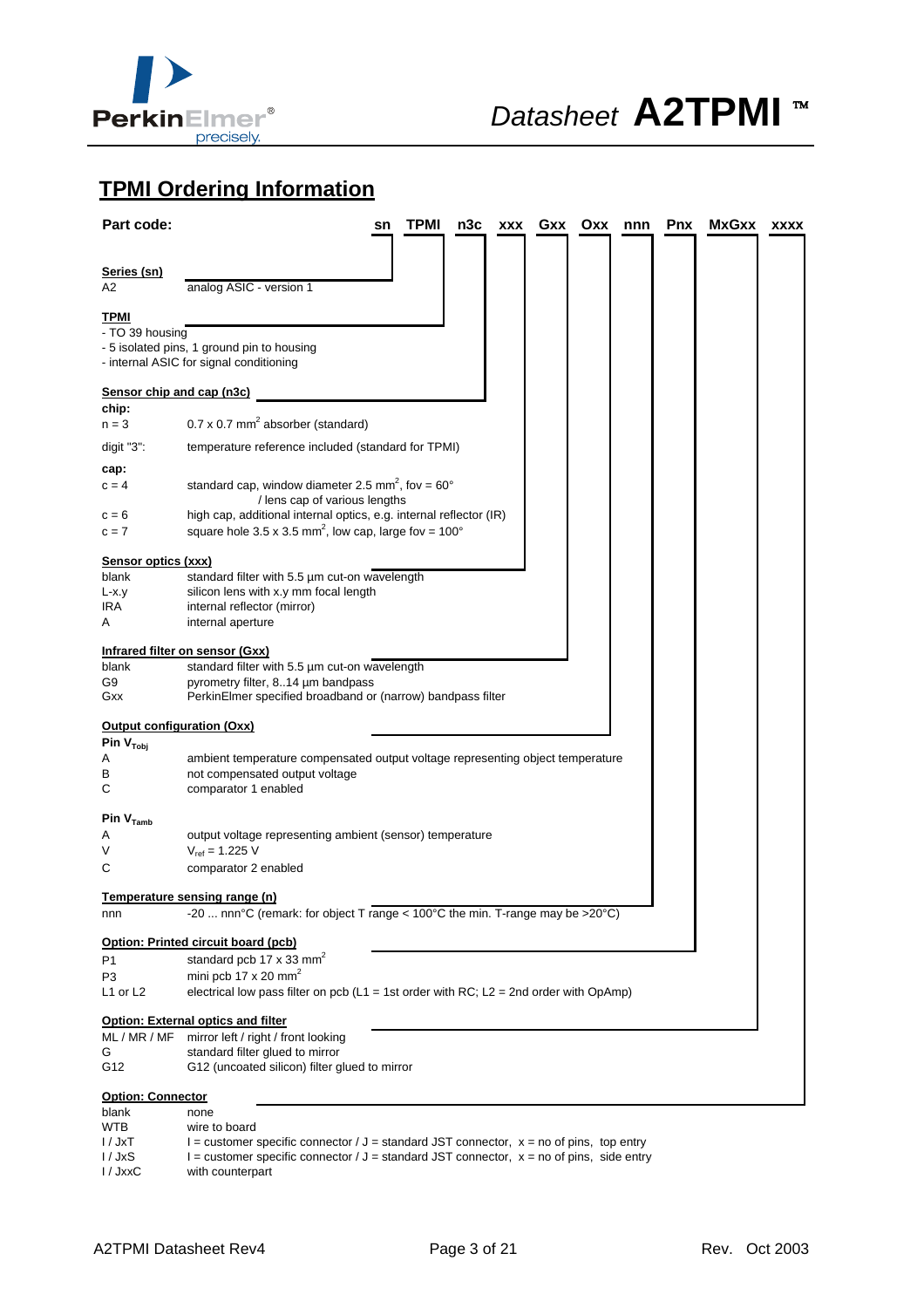

#### **Examples:**

· A2TPMI 334-L5.5 OAA 100 and A2TPMI 334-L5.5 OAA 300

are standard configurations of the PerkinElmer TPS 334 sensor with integrated A2TPMI ASIC and lens optics with 7° field of view adapted to an object temperature range –20…+100°C and -20…300°C, respectively.

· A2TPMI 334 OAA 140 P1L1 MLG12 J4T

features the PerkinElmer TPS 334 sensor with integrated A2TPMI ASIC on a standard pcb (P1). An RC circuit serves as a low pass filter to block the chopper frequency. The optics is the standard left looking mirror with attached protection filter. A 4 pin JST connector with top entry is used. The object temperature range is set to –20…100°C. Typical module for microwave oven application.)

· A2TPMI 334 OAA 60

features the PerkinElmer TPS 334 sensor with integrated A2TPMI ASIC. No additional optics – the sensor looks with full field of view into the surrounding. The temperature range is –10…60°C. (This is a typical module for air conditioner application.)

· A2TPMI 334 L5.5 OAA 250 P3L2 J6S

features the PerkinElmer TPS 334-L5.5 sensor with integrated A2TPMI ASIC and build-in 5.5 mm lens on a miniature pcb. It has an additional  $2^{nd}$  order low pass filter with operation amplifier to block the chopper frequency. The connector is a 6 pin side entry connector and the temperature range is –20…250°C. This is a high performance module for industrial applications. The 6 pin connector gives access to the serial interface of the module.

· For data visualization and for configuration changes a versatile application kit with PC software is available. Please ask for details.

### **Labeling**

#### **Sensor:**

SSSS Last four digits of the device part number<br> $XYY = \lambda = 1$  ast digit of the calendar year  $YY =$  $XYY$   $X =$  Last digit of the calendar year,  $YY =$  Week of the calendar year<br>HHH Serial number of the production lot Serial number of the production lot AA Calibration encoding

Example:



#### **PCB Version:**

Sensors assembled on a PCB are labeled with a sticker having a letter and a serial number printed on. The letter describes the manufacturing site as follows:

- H Production parts made in Germany
- B Production parts made in Indonesia
- E Engineering samples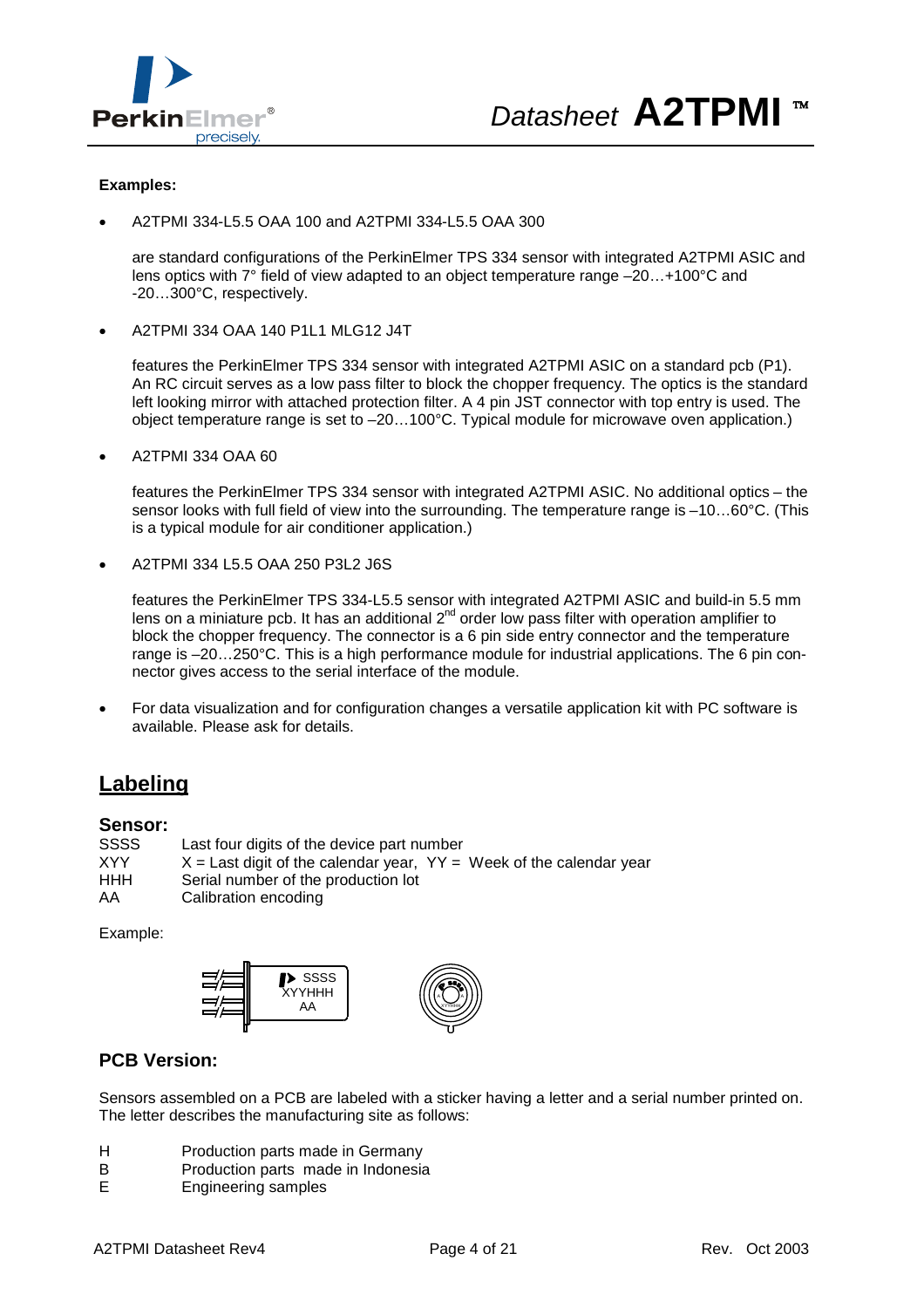

## **Absolute Maximum ratings**

| <b>Parameter</b>                           | Min             | <b>MAX</b>       |
|--------------------------------------------|-----------------|------------------|
| Supply Voltage VDD                         | $-0.3V$         | $+6.5$ V         |
| Storage Temperature Range (Note 1)         | $-40 °C$        | $100^{\circ}$ C  |
| <b>Operating Temperature Range</b>         | $-25^{\circ}$ C | $100^{\circ}$ C  |
| Voltage at all inputs and outputs (Note 1) | $-0.3 V$        | $VDD +0.3 V$     |
| Current at input pins (Note 2)             |                 | $+/-$ 5mA        |
| Lead temperature (Soldering, 10sec)        |                 | $+300^{\circ}$ C |
| ESD Tolerance (Note 3)                     |                 | $2.5$ kV         |

**Note 1:** Extension to 120°C for limited periods of several minutes possible

**Note 2:** Limiting input pin current is only necessary for input voltages that exceed absolute maximum input voltage ratings Note 3: Human body model, 1.5k $\Omega$  in series with 100pF. All pins rated per method 3015.7 of MIL-STD-883.

Static-sensitive device. Unused devices must be stored in conductive material. Protect devices from static discharge and static fields. Stresses above those listed under "Absolute maximum ratings" may cause permanent damage to the device. Exposure to absolute maximum rating conditions for extended periods may affect device reliability.

Precautions should be taken to avoid reverse polarity of power supply. Reversed polarity of power supply results in a destroyed unit.

Do not expose the sensors to aggressive detergents such as freon, trichlorethylen, etc. Optical windows (e.g. filter, lens) may be cleaned with alcohol and cotton swab.

# **Electrical Characteristics**

| Unless otherwise indicated, all limits specified for $T_A = 25^{\circ}C$ , $V_{DD} = +5$ V |  |
|--------------------------------------------------------------------------------------------|--|
|                                                                                            |  |

| Symbol                 | <b>Parameter</b>                             | Min                | <b>Typ</b> | <b>Max</b>          | Unit      | <b>Conditions</b>                      |  |  |  |
|------------------------|----------------------------------------------|--------------------|------------|---------------------|-----------|----------------------------------------|--|--|--|
| <b>Power Supply</b>    |                                              |                    |            |                     |           |                                        |  |  |  |
| $V_{DD}$               | <b>Supply Voltage</b>                        | 4.5                | 5          | 5.5                 | V         |                                        |  |  |  |
| <b>I</b> <sub>DD</sub> | <b>Supply Current</b>                        |                    | 1.5        | $\overline{2}$      | mA        | $R_L > 1 M\Omega$                      |  |  |  |
|                        | Outputs $V_{\text{Tobj}}/V_{\text{TambESD}}$ |                    |            |                     |           |                                        |  |  |  |
| $V_{\rm O}$            | <b>Output Voltage Swing</b>                  | 0.25               |            | $V_{DD}$ –<br>0.25V | V         | $I_{out}$ : -100 $\mu$ A  +100 $\mu$ A |  |  |  |
| $R_{\rm O}$            | <b>Output Resistance</b>                     |                    |            | 100                 | Ω         |                                        |  |  |  |
| RL                     | Resistive Output Load                        | 50                 |            |                     | $k\Omega$ |                                        |  |  |  |
| $C_L$                  | Capacitive Output Load                       |                    | 100        | 500                 | рF        |                                        |  |  |  |
|                        |                                              |                    | 6          |                     | mA        | Sourcing                               |  |  |  |
| $I_{SC}$               | Output short circuit current                 |                    | 13         |                     | mA        | Sinking                                |  |  |  |
|                        | <b>Serial Interface SDAT, SCLK</b>           |                    |            |                     |           |                                        |  |  |  |
| $V_{iL}$               | Low level input voltage                      |                    |            | 0.3 V <sub>DD</sub> | V         |                                        |  |  |  |
| $V_{iH}$               | High level input voltage                     | 0.7V <sub>DD</sub> |            |                     | $\vee$    |                                        |  |  |  |
| l <sub>iL</sub>        | Low level input current                      | $-600$             |            | $-200$              | μA        |                                        |  |  |  |
| Īін                    | High level input current                     |                    |            | 1                   | μA        |                                        |  |  |  |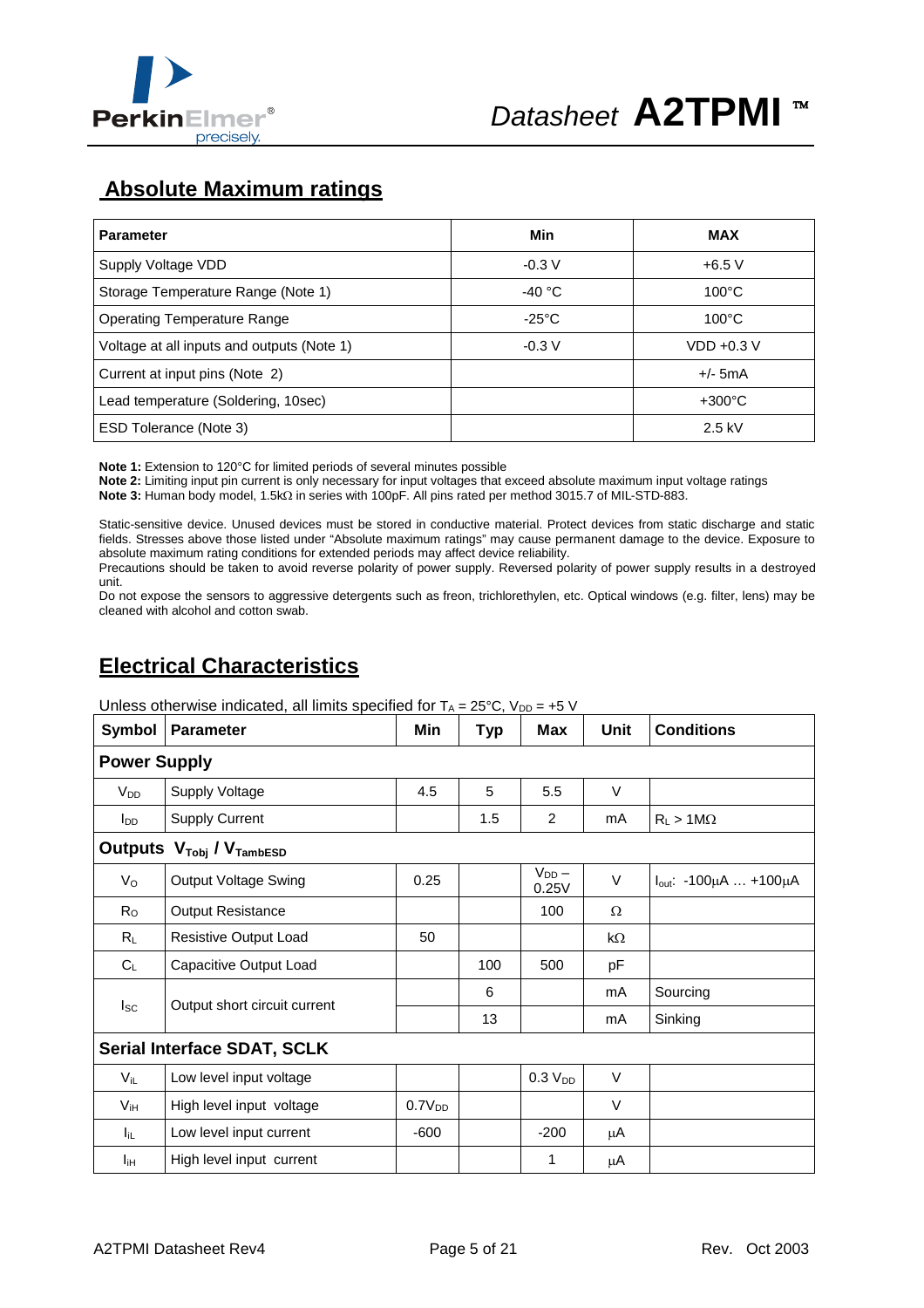

# **Electrical Characteristics (continued)**

| Symbol                   | <b>Parameter</b>                                  | Min                | Typ   | <b>Max</b> | Unit      | <b>Conditions</b>                       |  |
|--------------------------|---------------------------------------------------|--------------------|-------|------------|-----------|-----------------------------------------|--|
| $V_{oL}$                 | Low level output voltage                          |                    |       | 0.5        | V         | Output current $\leq 2mA$               |  |
| $V_{\text{oH}}$          | High level output voltage                         | $V_{DD}$ -<br>0.6V |       |            | V         | output current $\ge$ -2mA               |  |
| <b>Reference Voltage</b> |                                                   |                    |       |            |           |                                         |  |
| $V_{\mathsf{Ref}}$       | Reference voltage                                 | 1.223              | 1.225 | 1.227      | V         | $R_L > 1 M\Omega$ , $T_A = 25^{\circ}C$ |  |
| $TC_{VRef}$              | Temperature coefficient of refer-<br>ence voltage |                    | ±30   | ±100       | ppm $K^1$ |                                         |  |

# **AC Characteristics**

Unless otherwise indicated, all limits specified for  $T_A = 25^{\circ}C$ ,  $V_{DD} = +5V$ 

| Symbol              | Parameter                          | Min | Typ | Max | Unit           | <b>Conditions</b> |
|---------------------|------------------------------------|-----|-----|-----|----------------|-------------------|
| $In_{N}$            | V1 Input referred voltage noise    |     |     | 120 | $nV/\sqrt{Hz}$ | rms value         |
| $t_{\mathsf{Strt}}$ | Response Time after Power On       |     |     |     | s              |                   |
| t <sub>lat</sub>    | Latency time for $V_{\text{Tobl}}$ |     |     | 75  | ms             |                   |
| $t_{resp}$          | Response Time                      |     | 90  | 150 | ms             |                   |

# **Thermopile Characteristics**

|                       | Symbol   Parameter        | Min | Typ     | <b>Max</b> | Unit            | <b>Conditions</b> |  |  |
|-----------------------|---------------------------|-----|---------|------------|-----------------|-------------------|--|--|
| 3-type chip (TPS 33x) |                           |     |         |            |                 |                   |  |  |
| S.                    | Sensitive (absorber) area |     | 0.7x0.7 |            | mm <sup>-</sup> |                   |  |  |
| N                     | Noise voltage             |     | 38      |            | nV/√Hz          |                   |  |  |
|                       | Time constant             |     | 25      |            | ms              |                   |  |  |

# **VTobj / VTamb Characteristics**

The  $V_{\text{Tobj}}$  and the  $V_{\text{Tamb}}$  characteristics of thermopile sensors depends not only on object and ambient temperature but on several other factors like object size to spot size relation, ambient temperature compensation behaviour or optical filter characteristics. Therefore it is not possible to specify a general  $V_{\text{Tobj}}$ and  $V<sub>Tamb</sub>$  characteristic. Those characteristics will be specified application specific in a separate customer specification.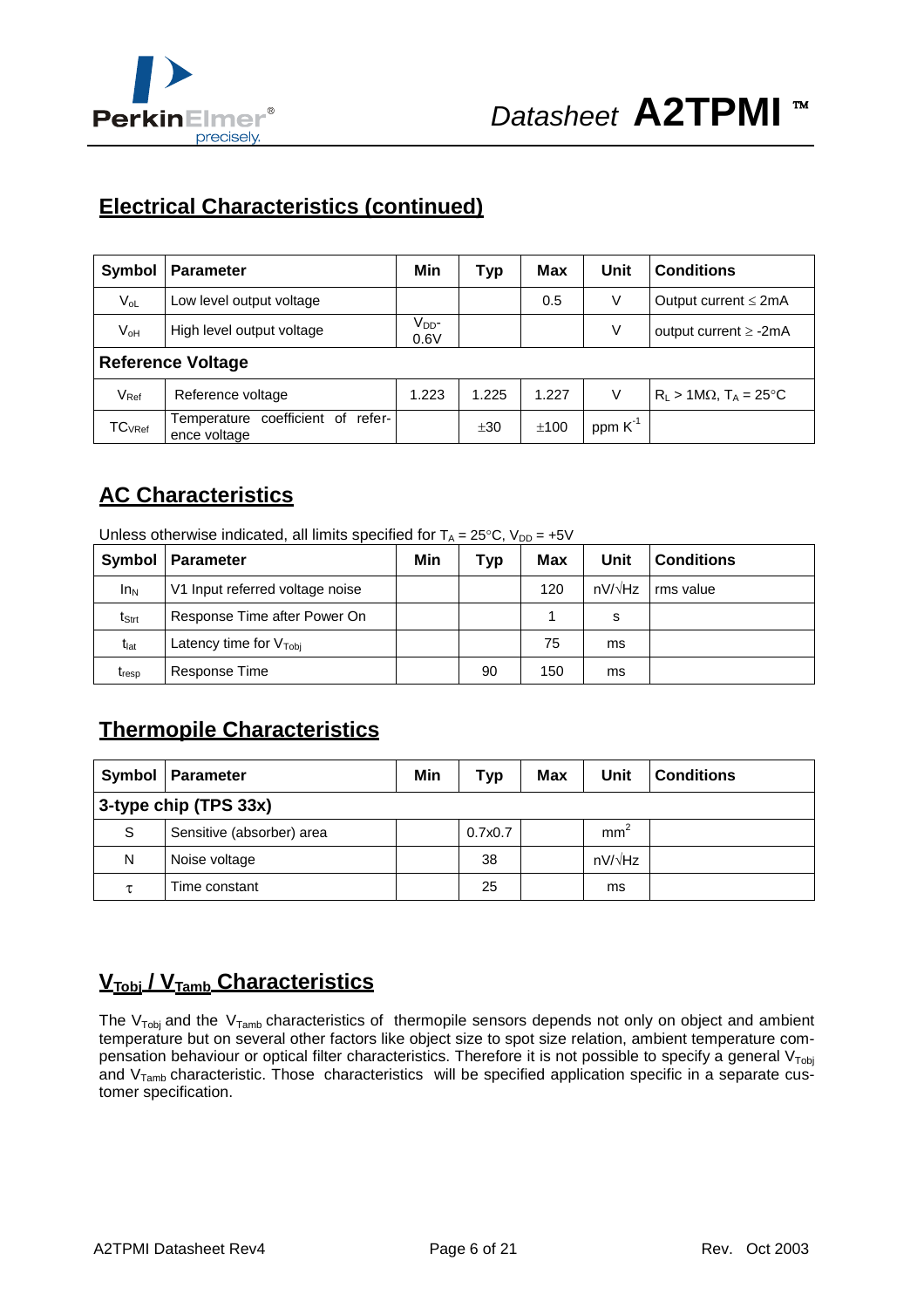

# *Datasheet* **A2TPMI** <sup>™</sup>

# **Optical Characteristics**



The A2TPMI is available with different standard optical cap assemblies with and without an infrared lens or mirror.

The optics defines the view angle or field of view (FOV) of the sensor.

The FOV is defined as the incidence angle difference, where the sensor shows 50% relative output signal according to the setup shown.

**Figure 1:** FOV definition

| Symbol        | <b>Parameter</b>                               | Min | Typ            | Max   | Unit    | <b>Conditions</b>      |  |  |  |
|---------------|------------------------------------------------|-----|----------------|-------|---------|------------------------|--|--|--|
|               | <b>Standard Cap Type (C4)</b>                  |     |                |       |         |                        |  |  |  |
| <b>FOV</b>    | Field of view                                  |     | 60             | 70    | $\circ$ | 50% rel. output signal |  |  |  |
| OA            | Optical axis                                   |     | 0              | ± 10  | $\circ$ |                        |  |  |  |
|               | High cap type with internal reflector (C6 IRA) |     |                |       |         |                        |  |  |  |
| <b>FOV</b>    | Field of view                                  |     | 15             | 20    | $\circ$ | 50% rel. output signal |  |  |  |
| <b>OA</b>     | Optical axis                                   |     | 0              | $+2$  | $\circ$ |                        |  |  |  |
|               | Low cap type (C7)                              |     |                |       |         |                        |  |  |  |
| <b>FOV</b>    | Field of view                                  |     | 100            | 105   | $\circ$ | 50% rel. output signal |  |  |  |
|               |                                                |     | 125            | 135   | $\circ$ | 10% rel. output signal |  |  |  |
| OA            | Optical axis                                   |     | $\Omega$       | ±10   | $\circ$ |                        |  |  |  |
|               | Mirror Module (ML / MR / MF)                   |     |                |       |         |                        |  |  |  |
| Field of view |                                                |     | $\overline{7}$ | 12    | $\circ$ | 50% rel. output signal |  |  |  |
|               | Lens Cap Type (L5.5)                           |     |                |       |         |                        |  |  |  |
| <b>FOV</b>    | Field of view                                  |     | $\overline{7}$ | 12    | $\circ$ | 50% rel. output signal |  |  |  |
| <b>OA</b>     | Optical axis                                   |     | $\Omega$       | ± 3.5 | $\circ$ |                        |  |  |  |
| $D:$ S        | Distance to spot size ratio                    |     | 8:1            |       |         |                        |  |  |  |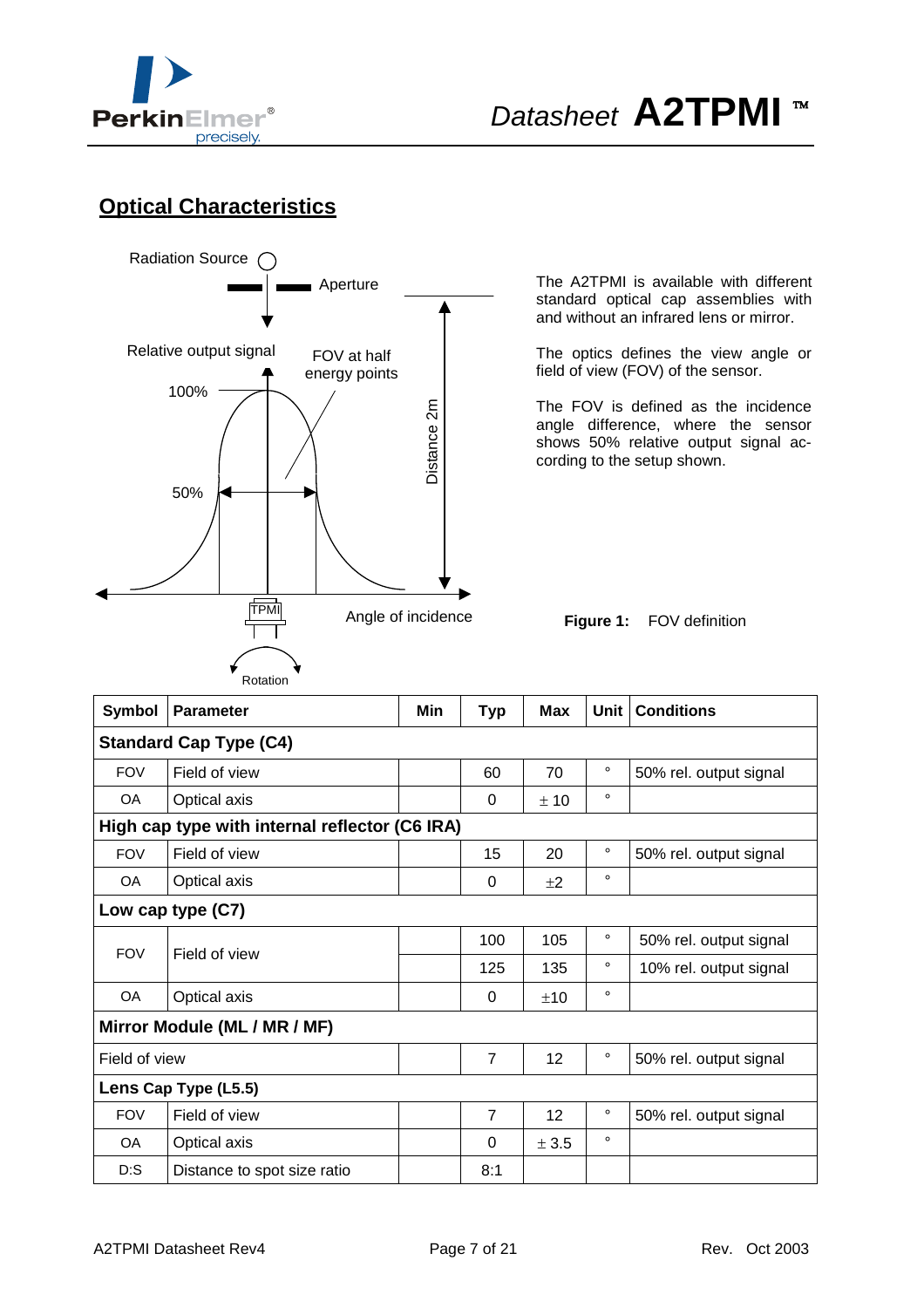

# **Optical Characteristics (continued)**

| <b>Symbol</b>         | <b>Parameter</b>            | Min | Typ  | Max  |         | Unit   Conditions      |  |
|-----------------------|-----------------------------|-----|------|------|---------|------------------------|--|
| Lens Cap Type (L10.6) |                             |     |      |      |         |                        |  |
| <b>FOV</b>            | Field of view               |     | 5    | 8    | $\circ$ | 50% rel. output signal |  |
| <b>OA</b>             | Optical axis                |     | 0    | $+2$ | $\circ$ |                        |  |
| D:S                   | Distance to spot size ratio |     | 11:1 |      |         |                        |  |

# **Filter Characteristics**

| <b>Parameter</b>                   | Min | <b>Typ</b> | Max |      | Unit   Conditions                              |
|------------------------------------|-----|------------|-----|------|------------------------------------------------|
| <b>Standard Filter</b>             |     |            |     |      |                                                |
| Average Transmission               | 70  |            |     | %    | Wavelength range<br>from<br>7.5 µm to 13.5 µm  |
| Average Transmission               |     |            | 0.5 | %    | Wavelength range from<br>visual to 5 µm        |
| Cut On                             | 5.2 | 5.5        | 5.8 | μm   | At $25^{\circ}$ C                              |
| <b>G9 Filter</b>                   |     |            |     |      |                                                |
| Average Transmission               | 70  |            |     | $\%$ | Wavelength range from 9<br>$µm$ to 13 $µm$     |
| Average Transmission               |     |            | 1   | $\%$ | Wavelength range<br>from<br>visual to bandpass |
| Cut On                             | 7.8 | 8          | 8.2 | μm   | At $25^{\circ}$ C                              |
| <b>Uncoated Silicon Lens (G12)</b> |     |            |     |      |                                                |
| Average Transmission               |     | 52         |     | %    | Wavelength range<br>from<br>5.5 µm to 13.5 µm  |

PerkinElmer offers a wide range of Infrared Filters available in many different filter characteristics. Please contact PerkinElmer if you have special requirements or need further information.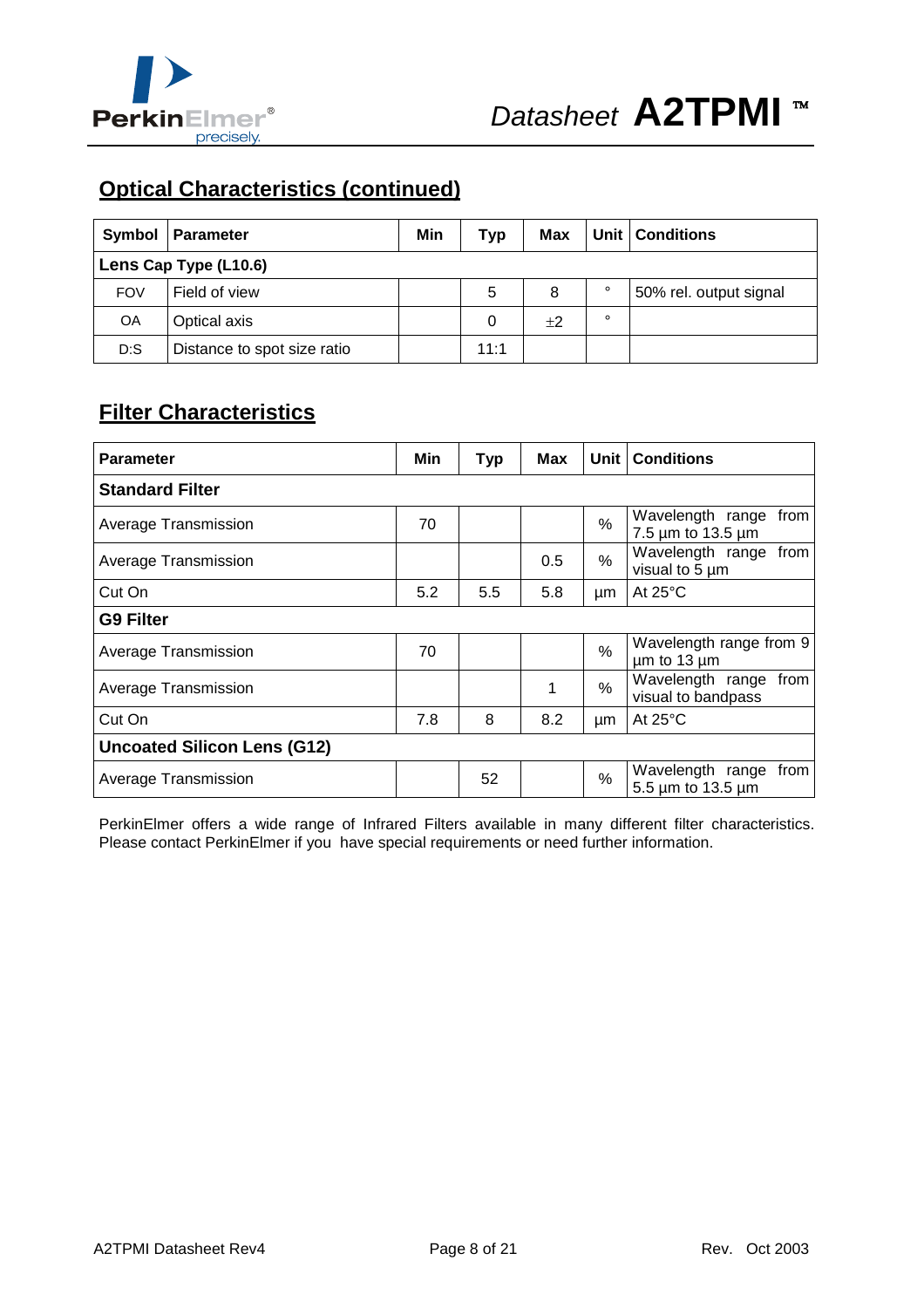



### **General Description**

#### **THERMOPILE SENSOR**

The signal voltage, generated by the infrared radiation-sensitive thermopile sensor, is preamplified by a programmable choppered amplifier with 8 bit resolution.

Due to the principle of thermopile temperature measurements, the thermopile voltage can be positive or negative depending if the object temperature is higher or lower than the ambient temperature of the A2TPMI. In order to allow signal processing of negative voltages with a single supply system, all internal signals are related to an internal voltage reference (Vref) of nominal 1.225 V, which serves as a virtual analog ground.

For offset voltage trimming of the thermopile amplification path, the preamplifier is followed by a programmable trimming stage generating an offset voltage with a resolution of 8 bit.

The thermopile voltage shows a non-linear output characteristic versus the object temperature.

#### **AMBIENT TEMPERATURE SENSOR**

The temperature of the A2TPMI, respectively the thermopile sensor, is detected by an integrated temperature sensor. This signal will be amplified and signal processed in order to match the reverse characteristics of the amplified thermopile curve, to realize an optimum of ambient temperature compensation after adding the two signals. The characteristics of the temperature sensor signal is adjustable. This adjustment is part of the ASIC production process and will be provided by PerkinElmer. Thus the characteristics of the A2TPMI ambient temperature signal  $V_{Tamb}$  is always provided fully calibrated.

#### **AMBIENT TEMPERATURE COMPENSATION**

The thermopile sensor converts the temperature radiation of an object surface to an electrical signal by means of thermocouples (Seebeck effect). The sensor output voltage is caused by the temperature difference between radiation heated (hot) junctions and cold junctions with a good thermal contact to the housing.

In order to deliver an output signal which is only dependent on the object temperature, any change of housing (ambient) temperature has to lead to an appropriate output signal correction.

For temperature compensation, the amplified thermopile- and temperature reference signals ( $V_{Tamb}$ int) are added in an adding amplifier stage. The amplification is adjustable in a wide range according to application / customer requirements.

The ambient temperature compensated and amplified signal is supplied to the output  $V_{\text{Tobi}}$ . The temperature reference signal or alternatively the bandgap reference voltage is available on a second output pin  $V_{Tamb}$ . Both outputs are short circuit stable.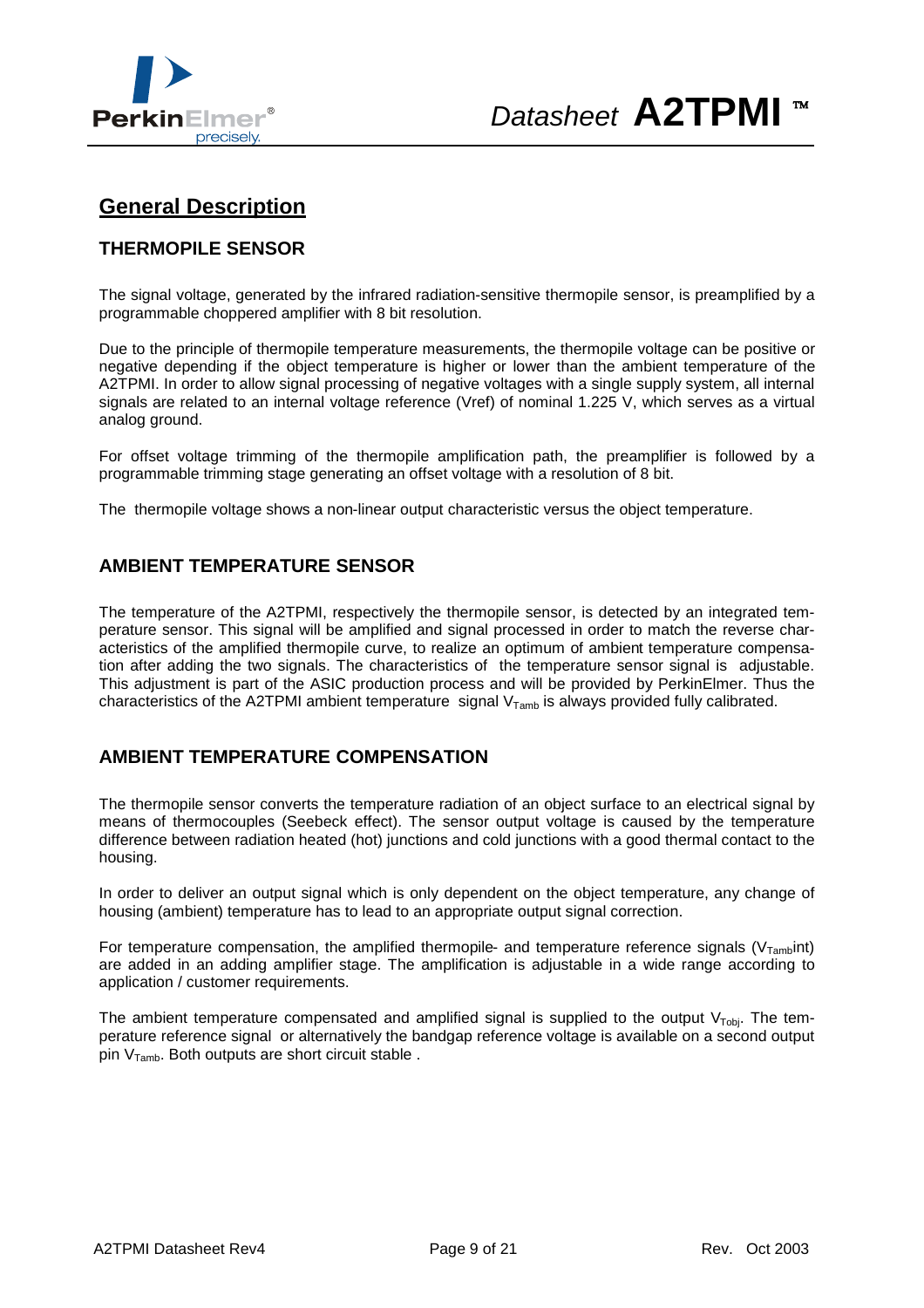

#### **CONTROL UNIT / SERIAL INTERFACE**

The operation characteristics of the A2TPMI have to be configured with a set of internal random access registers. All parameters / configurations are permanently stored in E2PROM in parallel, Configuration is usually done during factory calibration and does not need any user input.

The control unit offers via serial interface access to all the registers, i.e. the internal parameters of the A2TPMI. The serial interface is a two wire bi-directional synchronous (SDAT, SCLK) type. A2TPMI sensors are in general factory calibrated and therefore there is no need to use the serial interface for standard applications.

The SDAT- / SCLK pins are internally pulled up to VDD and can be left unconnected. If the SDAT / SCLK pins will be connected in the application, ensure signal conformity to the serial interface specification. Subsequent undefined signals applied to these pins, may change the configuration and lead to malfunctioning of the sensor.

For detailed information about the serial interface refer to application note: *A2TPMI Serial Interface description*, or contact PerkinElmer application support.

#### **OUTPUT CONFIGURATION**

The A2TPMI offers various output configurations, which can be configured via the serial communication interface by means of integrated analog switches. For each output it can be individually selected whether the output operates in 'Analog mode' or in 'Comparator mode'.

In 'Analog mode' the output signal represents the measured IR radiation, respectively the temperature as an analog DC voltage.

In 'Comparator mode' the measured IR radiation, respectively the temperature is compared to a programmed threshold. For slowly changing signals an additional hysteresis can be configured. If the measured signal is above the threshold, +5VDC (logical high) is applied to the output. If the measured signal is below the threshold, 0VDC (logical low)is applied to the output.

For detailed information about the output configuration refer to application note: *A2TPMI Serial Interface description*, or contact PerkinElmer application support.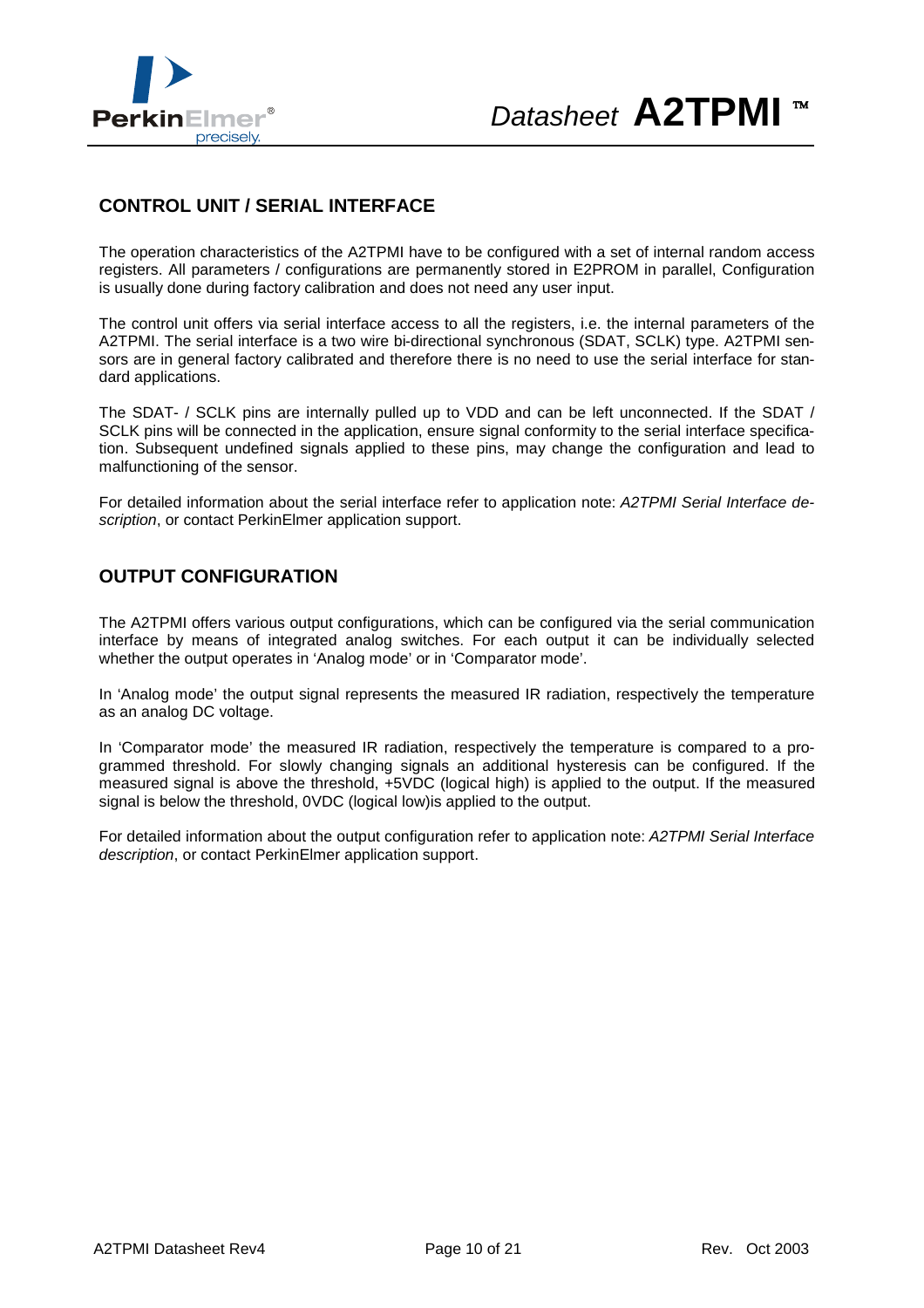

## **Application Information**

#### **AMBIENT TEMPERATURE COMPENSATION**

Because of many physical effects, that influence the non-contact temperature measurement based on infrared radiation, it is difficult to meet the best initial adjustment for a specific application. Therefore some deviations might be found at first measuring. For all applications the optimized solution can be prepared and fixed based on the measurement in the application environment. PerkinElmer is pleased in providing you assistance to find the conditions, which deliver the highest accuracy in your application.

The temperature compensation is only working well within a certain ambient temperature range, limited by different device parameters of the thermopile sensor and the temperature reference sensor. The following diagram shows a typical characteristics and is only an example for better understanding of the principle compensation curve. The curve shows the deviation for a correct working of a compensated module.



#### **Temperature Deviation of VTobj vs. Ambient Temperature**

**Ambient Temperature [°C]**

The compensation of the module sample in the diagram is adjusted to the best fitting at 20°C to 80°C ambient temperature, but the curve can be shifted in the whole ambient temperature range through the change of A2TPMI parameters.

#### **MEASUREMENT TOLERANCE**

The temperature error of the A2TPMI depends on several factors like the emissivity, object temperature, object size to spot size relation, temperature gradients over the sensor housing in the environment, device tolerances and the optimal adjustment of the ambient temperature compensation.

The accuracy as specified under  $V_{Tamb}$  and  $V_{Tobi}$  characteristics is based on theoretical calculation as well as on statistical evaluation results. The PerkinElmer quality system ensures that all A2TPMIs are calibrated and tested under a certain test conditions in order to guarantee these specifications.

However, due to the nature of infrared remote temperature measurements there might occur limits exceeding or deviations in specific application environments. In this case please contact the PerkinElmer application support to help you solving the problem.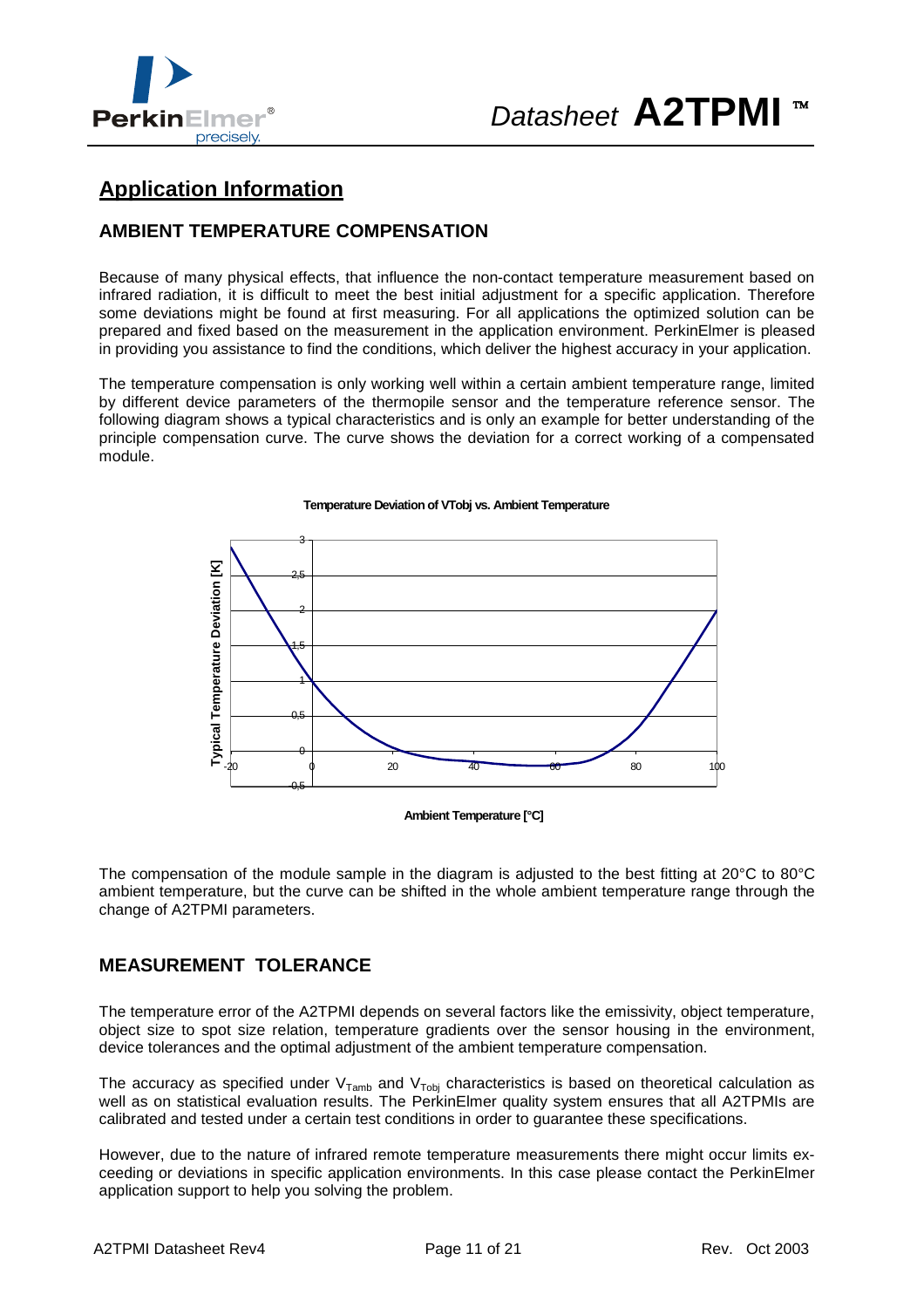

#### **OUTPUT SIGNAL**

The A2TPMI amplifiers are realized in chopper amplifier technology. Due to the nature of this technology the output signals V<sub>Tobj</sub> and V<sub>Tamb</sub> incorporate an AC signal of approximately 10 mV peak to peak in the range of 250 kHz. This AC voltage can be suppressed either by an electrical low pass filter or via an additional software filtering.

In applications with low resistive load ( > 1Mohm) a simple RC low pass filter as follows can be used to smooth the signal:



In applications with high resistive load (50kOhm … 1MOhm) filtering can be achieved with the following circuit. A rail to rail OPAmp like the LMV358 should be used so that the full sensing range will be available on the output of the filter circuit.



#### **PRINTED CIRCUIT BOARD (PCB) VERSION**

Two different sizes of standard PCB versions are available. P1 version is a 17 x 34 mm<sup>2</sup> PCB which allows assembly of additional external mirror optics (M options). P3 version is 17 x 20 mm<sup>2</sup> PCB suitable for applications with restricted space. P3 version is not available with mirror (M option).

Each PCB version is available either as plain version (sensor directly wired to connector), or with 1<sup>st</sup> order (RC-circuit, L1 option) or 2<sup>nd</sup> order (active OpAmp circuit, L2 option) low pass filter, in order to provide attenuation of the AC portion on the output signal as described in chapter Output Signal.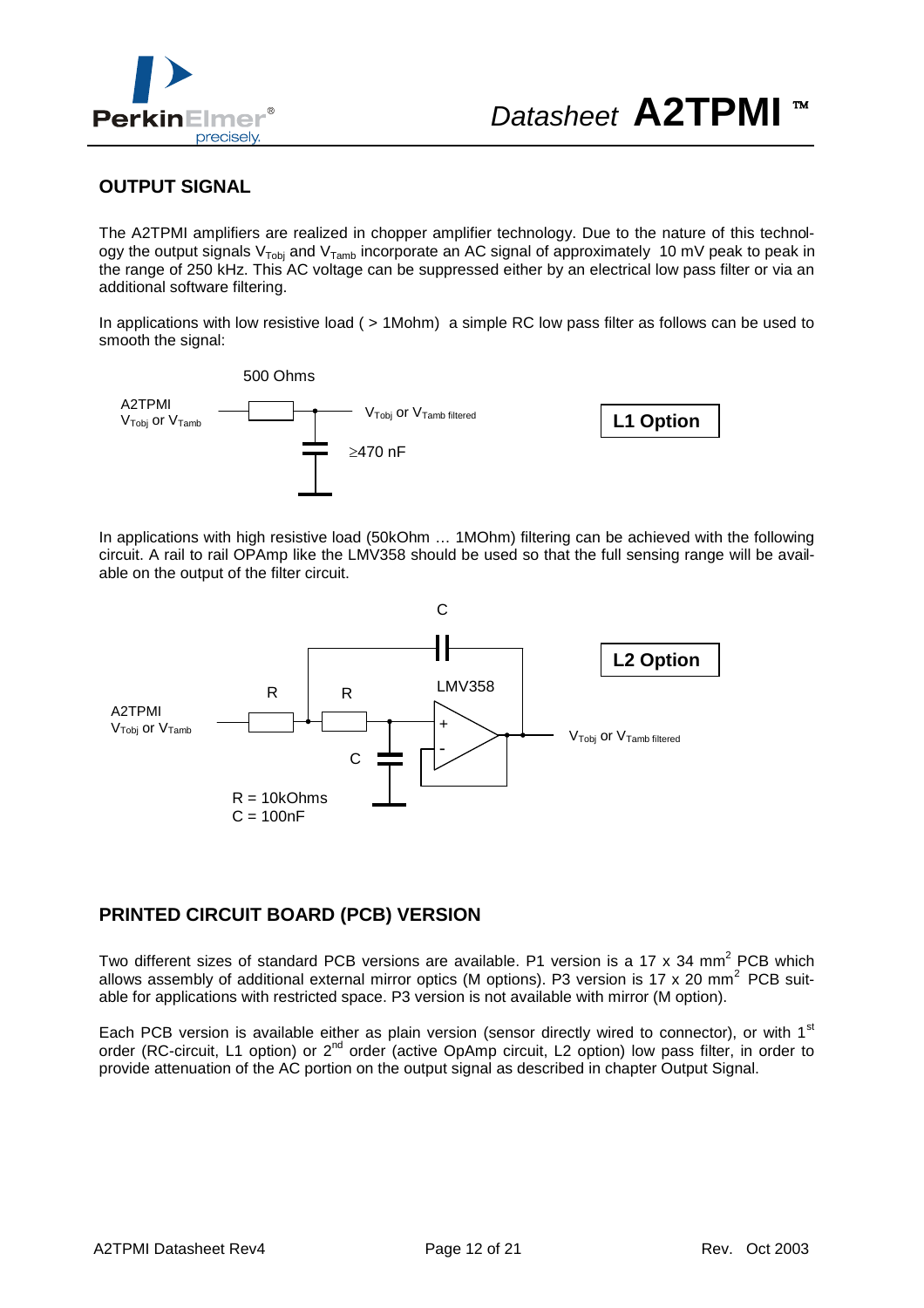

The PCB versions are available with following connector assemblies:

| <b>Connection type</b> | <b>Manufacturer: Model No.</b> |                         |  |  |  |  |  |
|------------------------|--------------------------------|-------------------------|--|--|--|--|--|
|                        | Header                         | <b>Connector</b>        |  |  |  |  |  |
| 4 pin top entry        | $JST: B 4B-PH-K-S$             | Housing: PHR 4          |  |  |  |  |  |
| 4 pin side entry       | $JST: S$ 4B-PH-K-S             | Contact: SPH-004T-P0.5S |  |  |  |  |  |
| 6 pin top entry        | JST: B 6B-PH-K-S               | Housing: PHR 6          |  |  |  |  |  |
| 6 pin side entry       | JST: S 6B-PH-K-S               | Contact: SPH-004T-P0.5S |  |  |  |  |  |

Contact Material: Phosphor bronze ; tin-plated, Applicable wire:  $0.032$  to  $0.08$ mm<sup>2</sup> Insulation O.D.: 0.5 to 0.9 mm

**Note:** Engineering samples will be delivered only with a 6 pin header and counterpart connector with 350 mm cable.

#### **OUTPUT LOAD**

Capacitive loads which are applied directly to the outputs reduce the loop stability margin. Values of 100 pF can be accommodated. Resistive load for the outputs should be held as small as possible (i.e. a large load resistance,  $R_{load} > 50$  k $\Omega$  has to be used) in order to avoid an impact on the temperature signal due to self heating of the module.

#### **RESPONSE TIME**

The response time to an object temperature jump depends on the time constant  $\tau$  of the thermopile and the signal processing time of the A2TPMI. The processing of the thermopile signal has a latency time  $(t<sub>lat</sub>)$  of max. 75ms caused by the time required for AD-conversion, DA conversion and signal processing. The following diagram explains the connection of these events



**Figure 2:** response time definition

The A2TPMI has a sampling rate of 30 samples / second which results in a resolution of approx. 30ms for dynamic signals at  $V<sub>Tobi</sub>$ .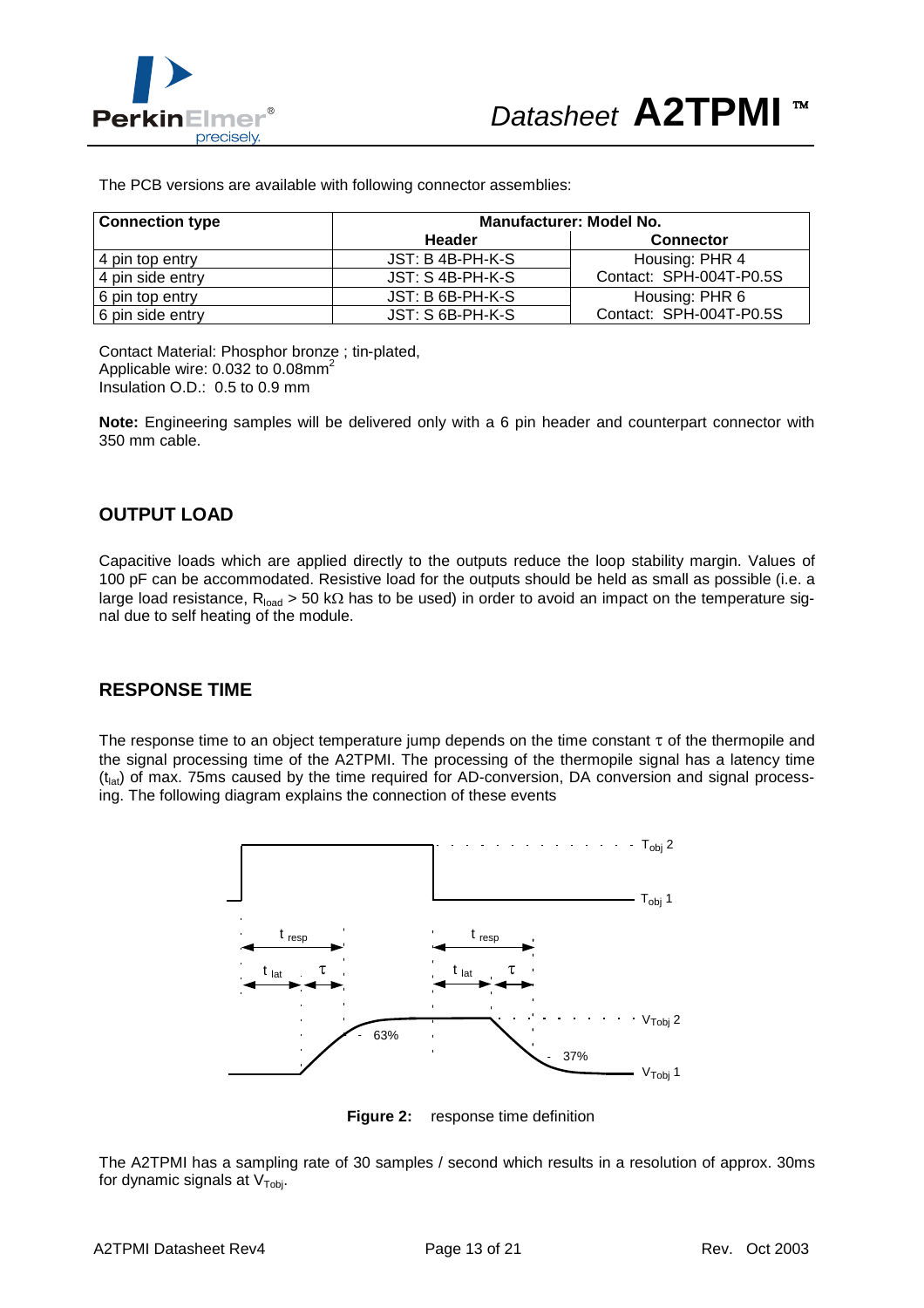

# *Datasheet* **A2TPMI** <sup>™</sup>

#### **LATCHUP AVOIDANCE**

Junction isolated CMOS circuits inherently include a parasitic 4 layer (PNPN) structure which has characteristics similar to a thyristor (SCR). Under certain circumstances this junction may be triggered into a low impedance state, resulting in excessive supply current, which can thermally destroy the circuit.

To avoid this condition, no voltage greater than 0.3 V beyond the supply rails should be applied to any pin. In general the ATPMI supplies must be established either at the same time or before any signals are applied to the inputs. If this is not possible the drive circuits must limit the input current flow to maximum 5mA to avoid latchup. In general the device has to be operated with a 100 nF capacitor in parallel to the power supply.

#### **SOLDERING**

The TPMI is a lead-free component and fully complies with the ROHS regulations, especially with existing roadmaps of lead-free soldering. The terminations of the TPMI sensor consist of nickel plated Kovar and gold finish. Hand soldering is recommended.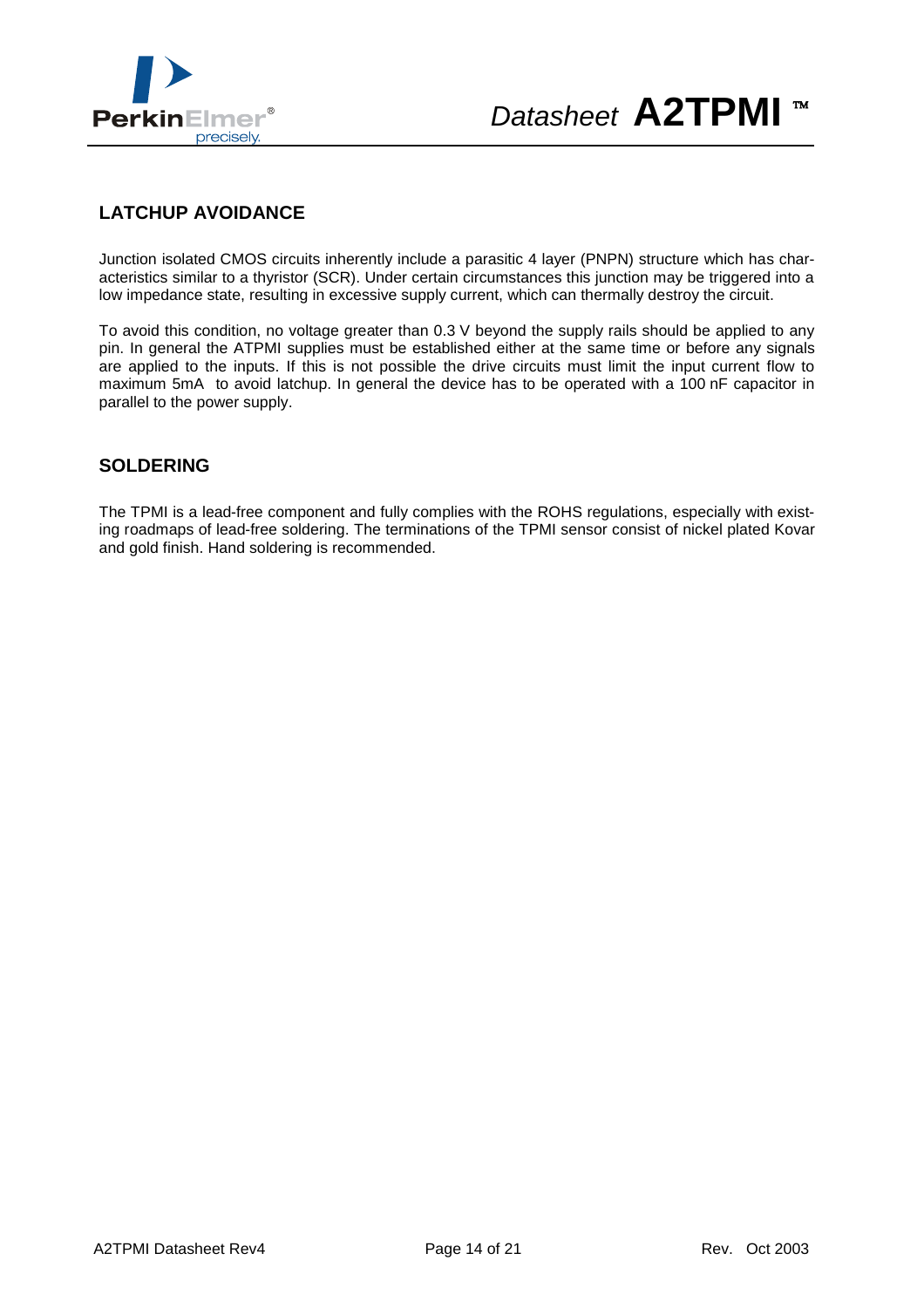

# **Packaging Information**

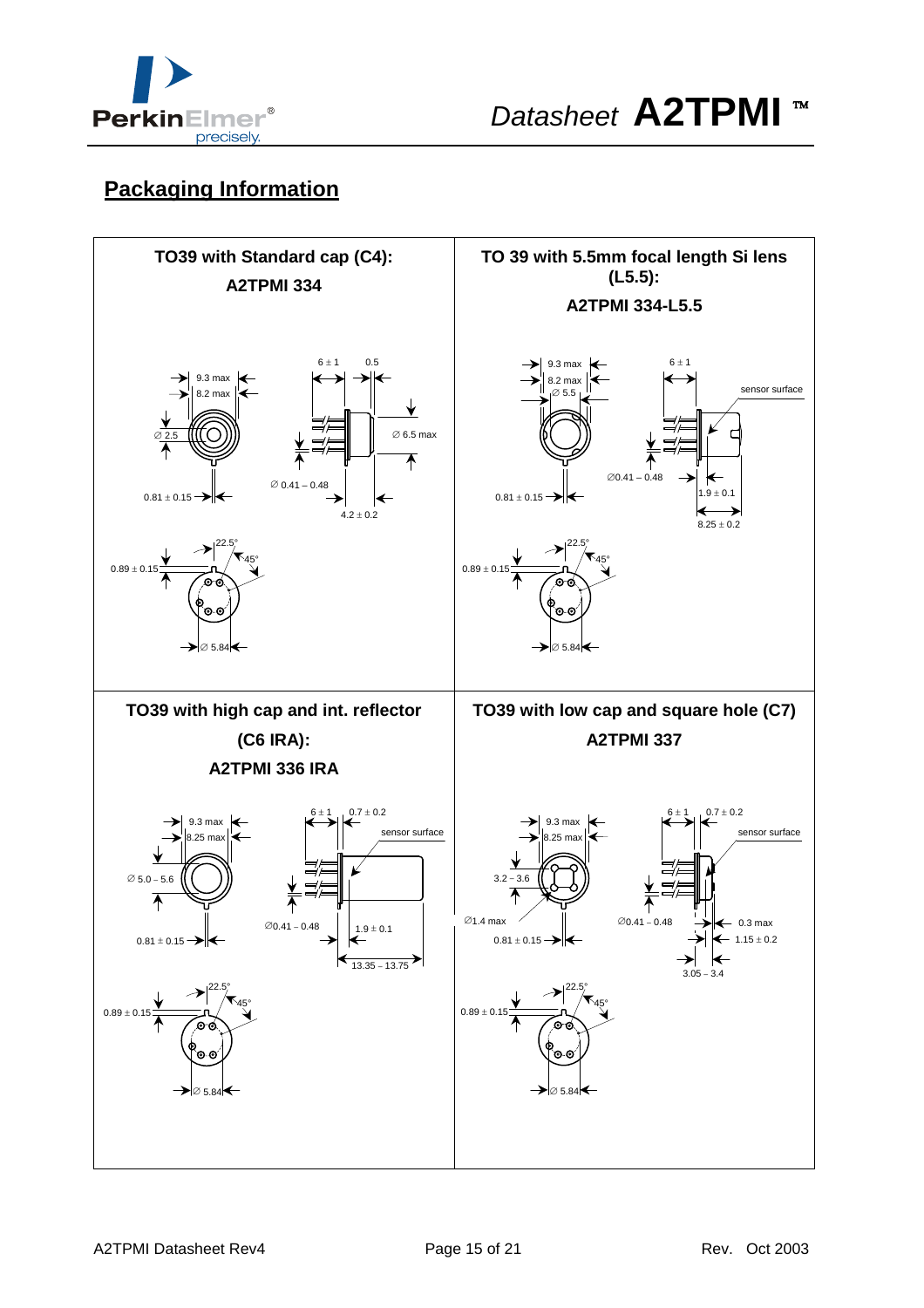

# **Packaging Information (continued)**

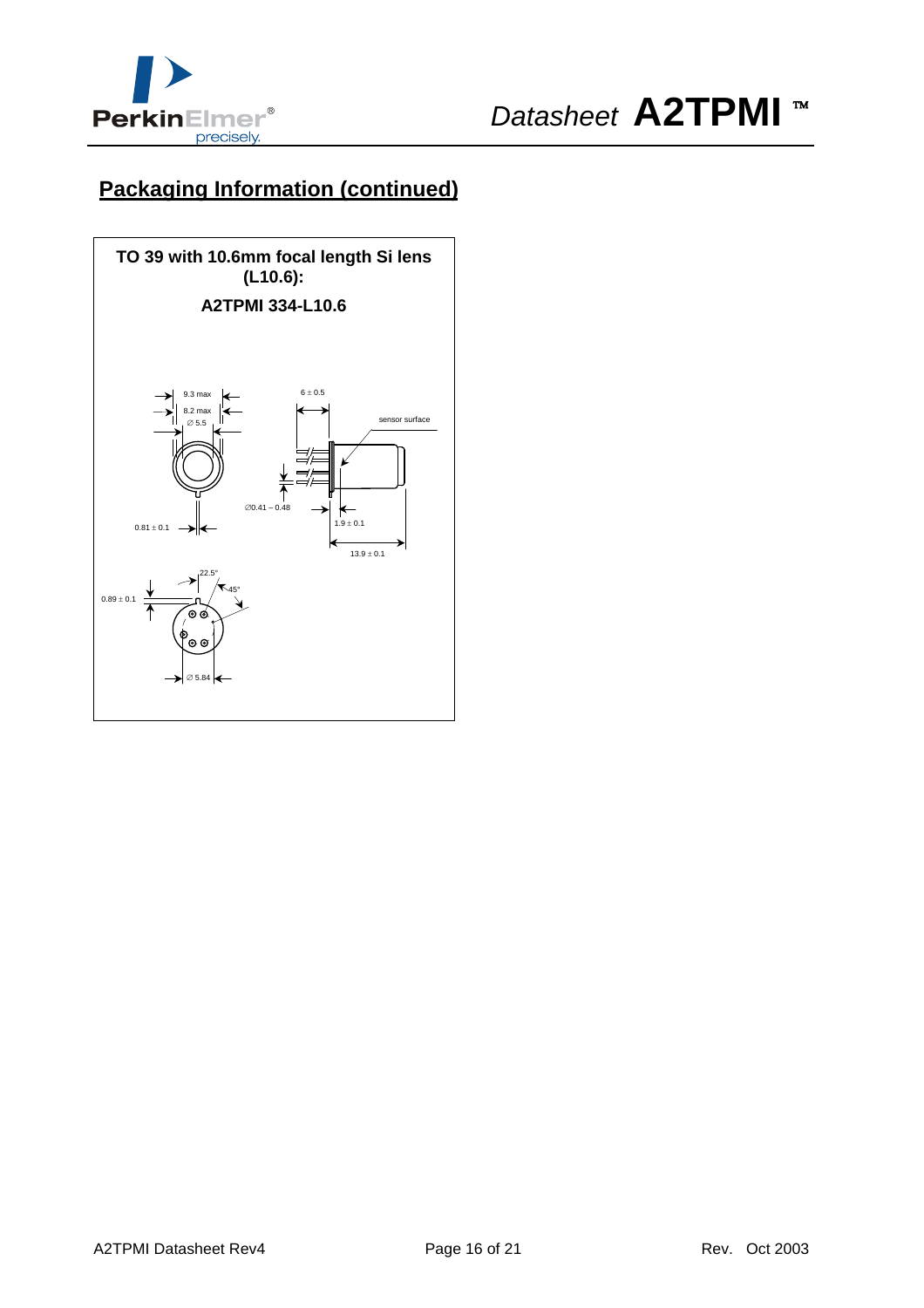



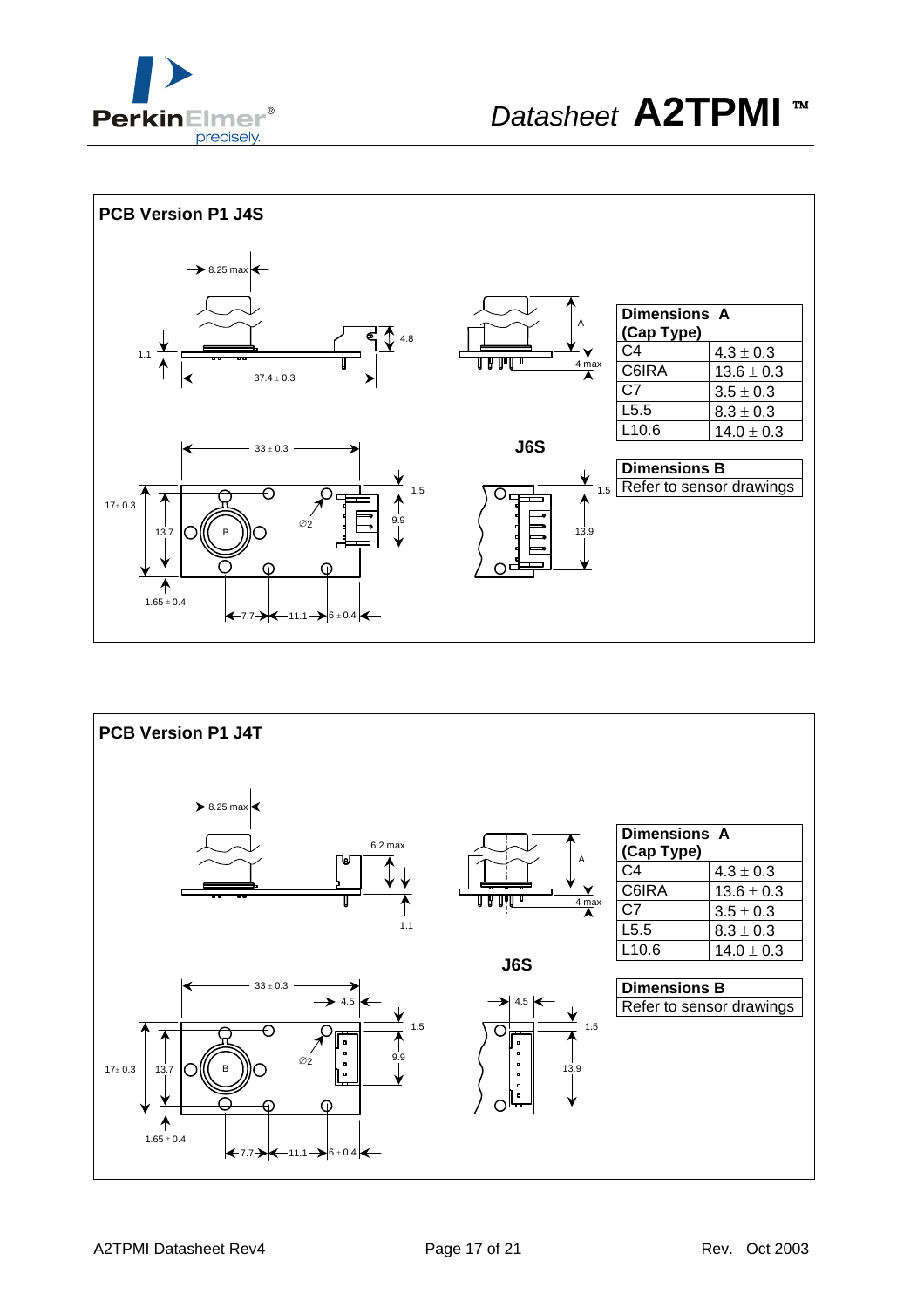

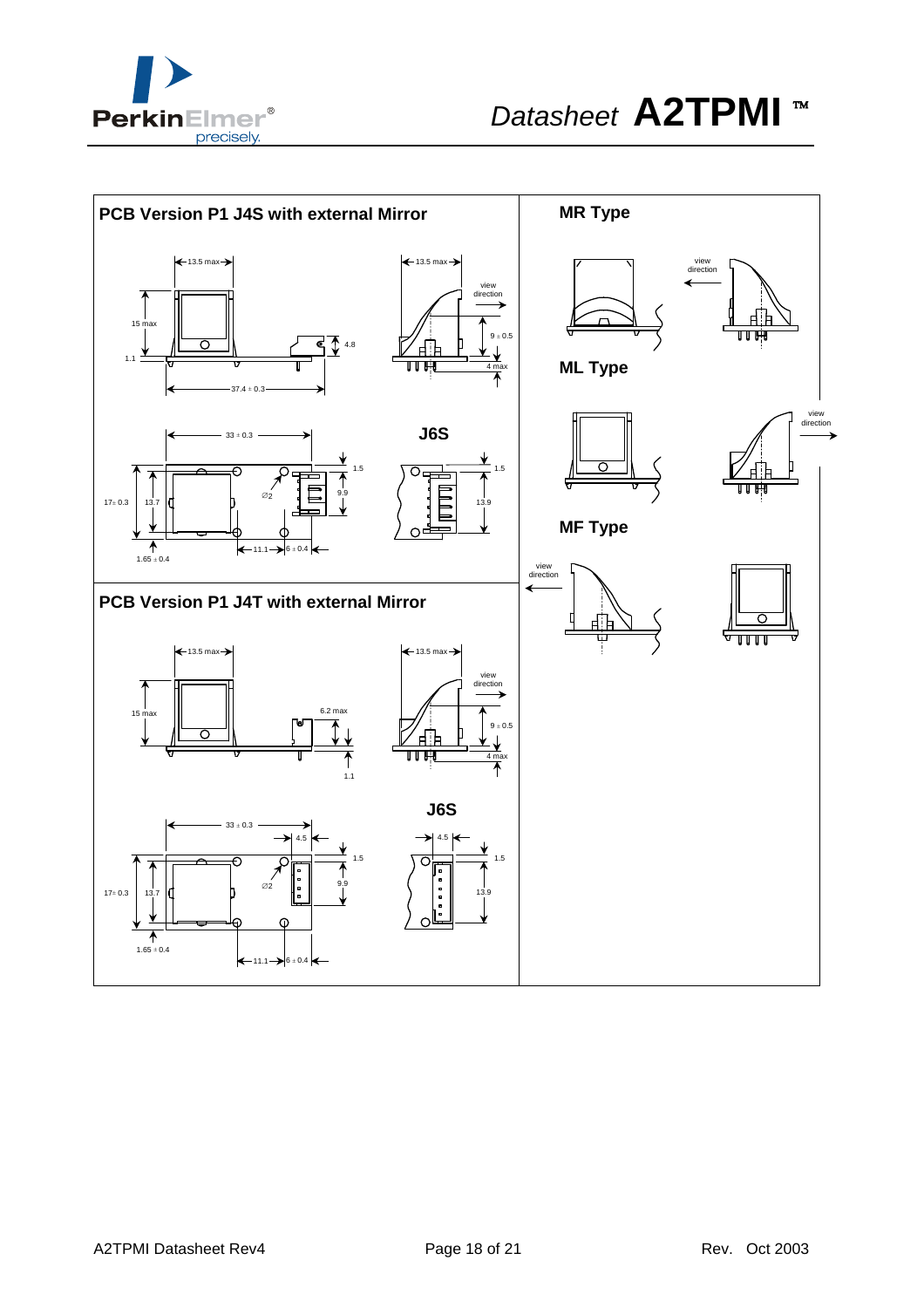



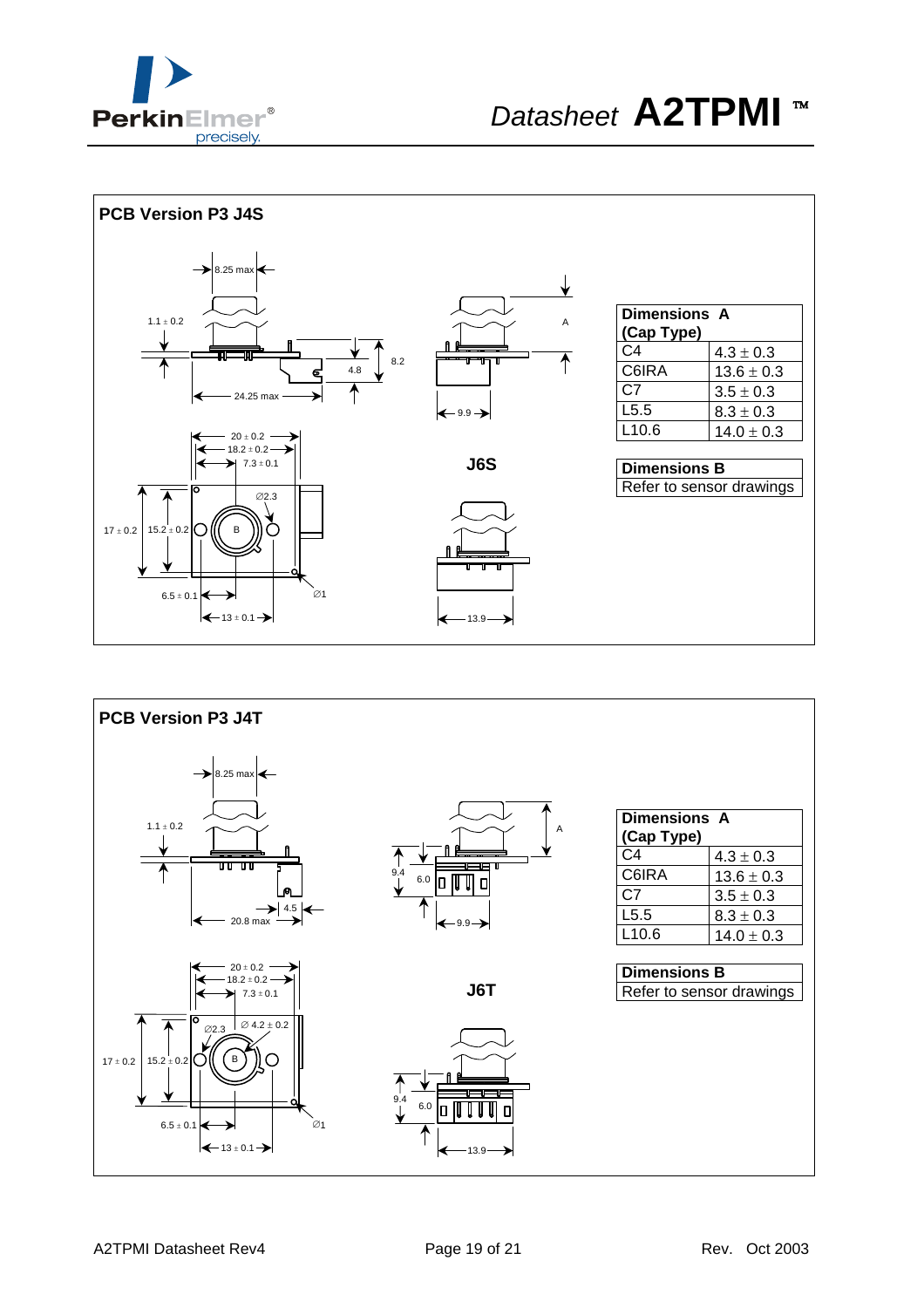

# **Connection Information**